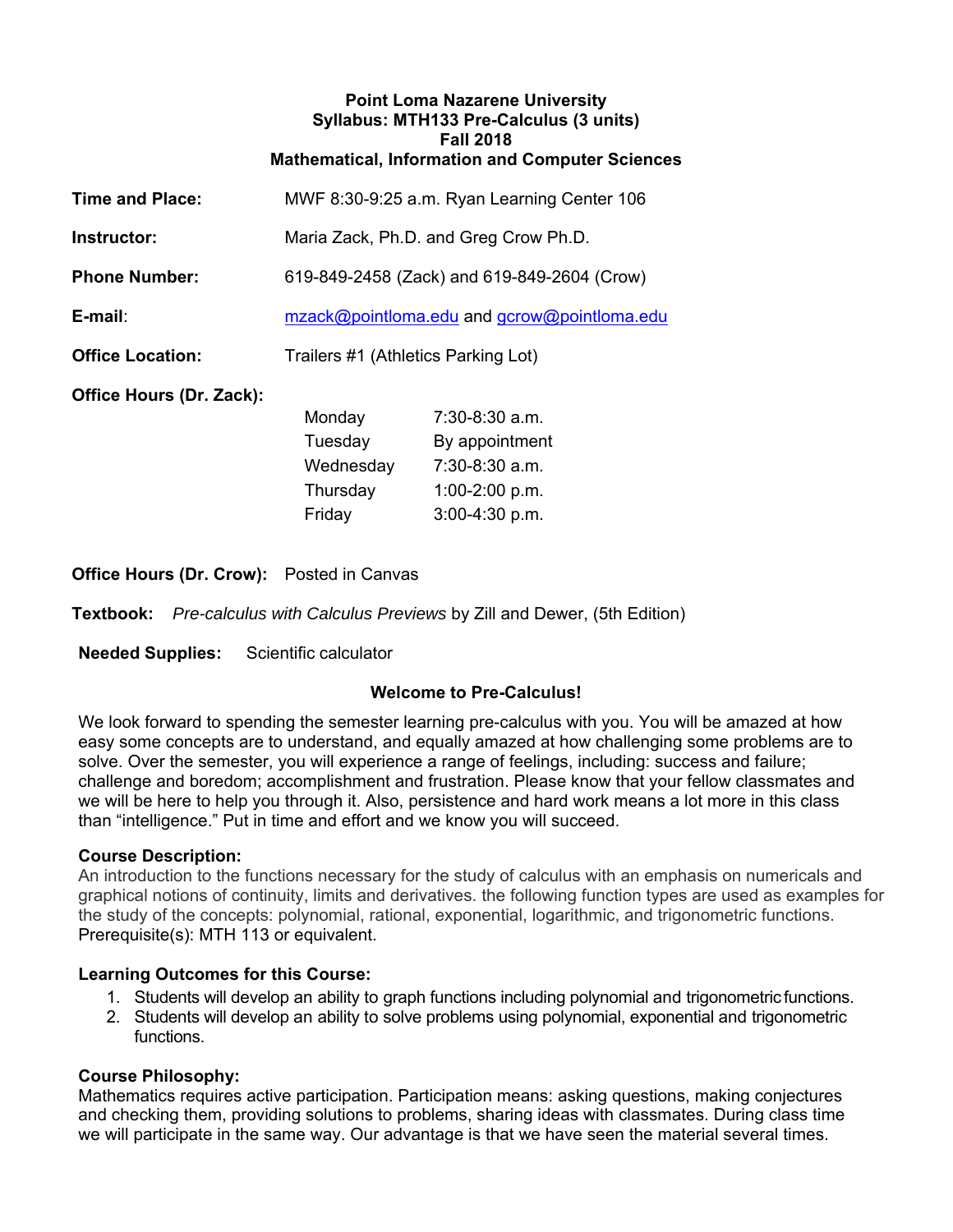**Grading:** Grades for the course will be based on:

| <b>Homework</b>              | 300 points     |
|------------------------------|----------------|
| Exams (2 at 200 points each) | 400 points     |
| <b>Final Exam</b>            | 300 points     |
| Total:                       | $1,000$ points |

**Homework (30%):** Homework will be assigned every week in class. All homework from the previous week is due at the start of class on Wednesday. A homework assignment is late if it is not received at the start of class on the due date. Late homework will not be accepted without a well-documented emergency. Please be sure that your homework is stapled together and the problems are in order. Homework will be scored on a combination of completeness and correctness. A random selection (the same for all people) of the problems will be graded on any homework assignment.

**Tests (20% each) and Final Exam (30%):** Tests and the Final Exam will include problems and questions over material assigned in the text, readings and handouts, as well as material presented in class.

No examination shall be missed without prior consent by the professors or a well-documented emergency beyond your control. A score of zero will be assigned for an examination that is missed without prior consent or a well-documented emergency beyond your control. The examination schedule is included in the daily schedule. We do not intend to accept excuses such as poor communication with parents, benefactors, sport team sponsors and/or travel agents.

#### **Final Exam Date and Time:**

The final exam date and time is set by the university at the beginning of the semester and may not be changed by the instructor. This schedule can be found on the university website and in the course calendar. No requests for early examinations will be approved. Only in the case that a student is required to take three exams during the same day of finals week, is an instructor authorized to consider changing the exam date and time for that particular student.

# **The Final Exam is COMPREHENSIVE Friday, December 14th, 2018, 7:30-10:00 a.m.**

| <b>Grading Scale in percentages</b> |   |  |                                                            |   |  |  |  |
|-------------------------------------|---|--|------------------------------------------------------------|---|--|--|--|
|                                     | R |  | С                                                          | n |  |  |  |
|                                     |   |  | $(87.5, 90)$ (77.5, 80) (67.5, 70)                         |   |  |  |  |
|                                     |   |  | $[92.5, 100]$ $[82.5, 87.5]$ $[72.5, 77.5]$ $[62.5, 67.5]$ |   |  |  |  |
|                                     |   |  | $[90, 92.5]$ $[80, 82.5]$ $[70, 72.5]$ $[60, 62.5)$        |   |  |  |  |

**Grading Scale**: Course grades will be assigned according to the following scale:

**Cell Phones:** Turn off any cell phone, electrical devices or things that are distracting while you are in class. Also, do not text or work on other classes while in class (to do so is disrespectful to everyone in the room) and it is not the best use of class time.

**General Advice:** The key to success in this class is to attend lectures regularly and do your homework. You learn mathematics by doing it yourself. You should expect to spend approximately two hours outside of class for every one hour in class working on homework and going over concepts. When doing homework, please note it is normal to not be able to do every problem correctly on the first attempt. Do not be discouraged, instead seek help.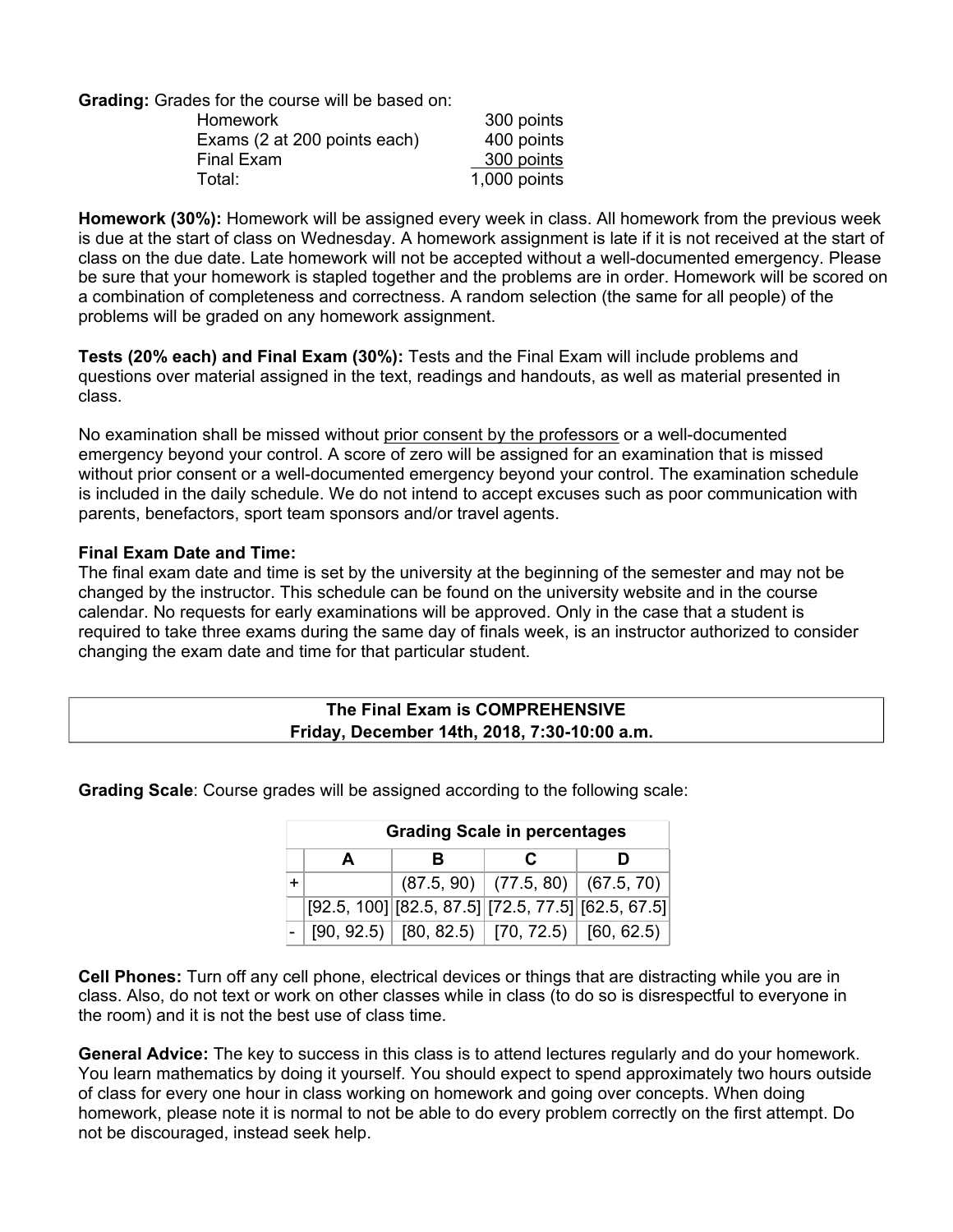## **University Mission:** ~ Teach ~ Shape ~ Send

Point Loma Nazarene University exists to provide higher education in a vital Christian community where minds are engaged and challenged, character is modeled and formed, and service becomes an expression of faith. Being of Wesleyan heritage, we aspire to be a learning community where grace is foundational, truth is pursued, and holiness is a way of life.

### **Department Mission:**

The Mathematical, Information, and Computer Sciences department at Point Loma Nazarene University is committed to maintaining a curriculum that provides its students with the tools to be productive, the passion to continue learning, and Christian perspectives to provide a basis for making sound value judgments.

# **Attendance:**

Attendance is expected at each class session. In the event of an absence you are responsible for the material covered in class and the assignments given that day.

Regular and punctual attendance at all classes is considered essential to optimum academic achievement. If the student is absent from more than 10 percent of class meetings, the faculty member can file a written report which may result in de-enrollment. If the absences exceed 20 percent, the student may be deenrolled without notice until the university drop date or, after that date, receive the appropriate grade for their work and participation. See the Undergraduate Academic Catalog Class Attendance.

# **Class Enrollment:**

It is the student's responsibility to maintain his/her class schedule. Should the need arise to drop this course (personal emergencies, poor performance, etc.), the student has the responsibility to follow through (provided the drop date meets the stated calendar deadline established by the university), not the instructor. Simply ceasing to attend this course or failing to follow through to arrange for a change of registration (drop/add) may easily result in a grade of F on the official transcript.

### **Academic Accommodations:**

While all students are expected to meet the minimum standards for completion of this course as established by the instructor, students with disabilities may require academic adjustments, modifications or auxiliary aids/services. At Point Loma Nazarene University (PLNU), these students are requested to register with the Disability Resource Center (DRC), located in the Bond Academic Center. (DRC@pointloma.edu or 619-849-2486). The DRC's policies and procedures for assisting such students in the development of an appropriate academic adjustment plan (AP) allows PLNU to comply with Section 504 of the Rehabilitation Act and the Americans with Disabilities Act. Section 504 (a) prohibits discrimination against students with special needs and guarantees all qualified students equal access to and benefits of PLNU programs and activities. After the student files the required documentation, the DRC, in conjunction with the student, will develop an AP to meet that student's specific learning needs. The DRC will thereafter email the student's AP to all faculty who teach courses in which the student is enrolled each semester. The AP must be implemented in all such courses.

If students do not wish to avail themselves of some or all of the elements of their AP in a particular course, it is the responsibility of those students to notify their professor in that course. PLNU highly recommends that DRC students speak with their professors during the first two weeks of each semester about the applicability of their AP in that particular course and/or if they do not desire to take advantage of some or all of the elements of their AP in that course.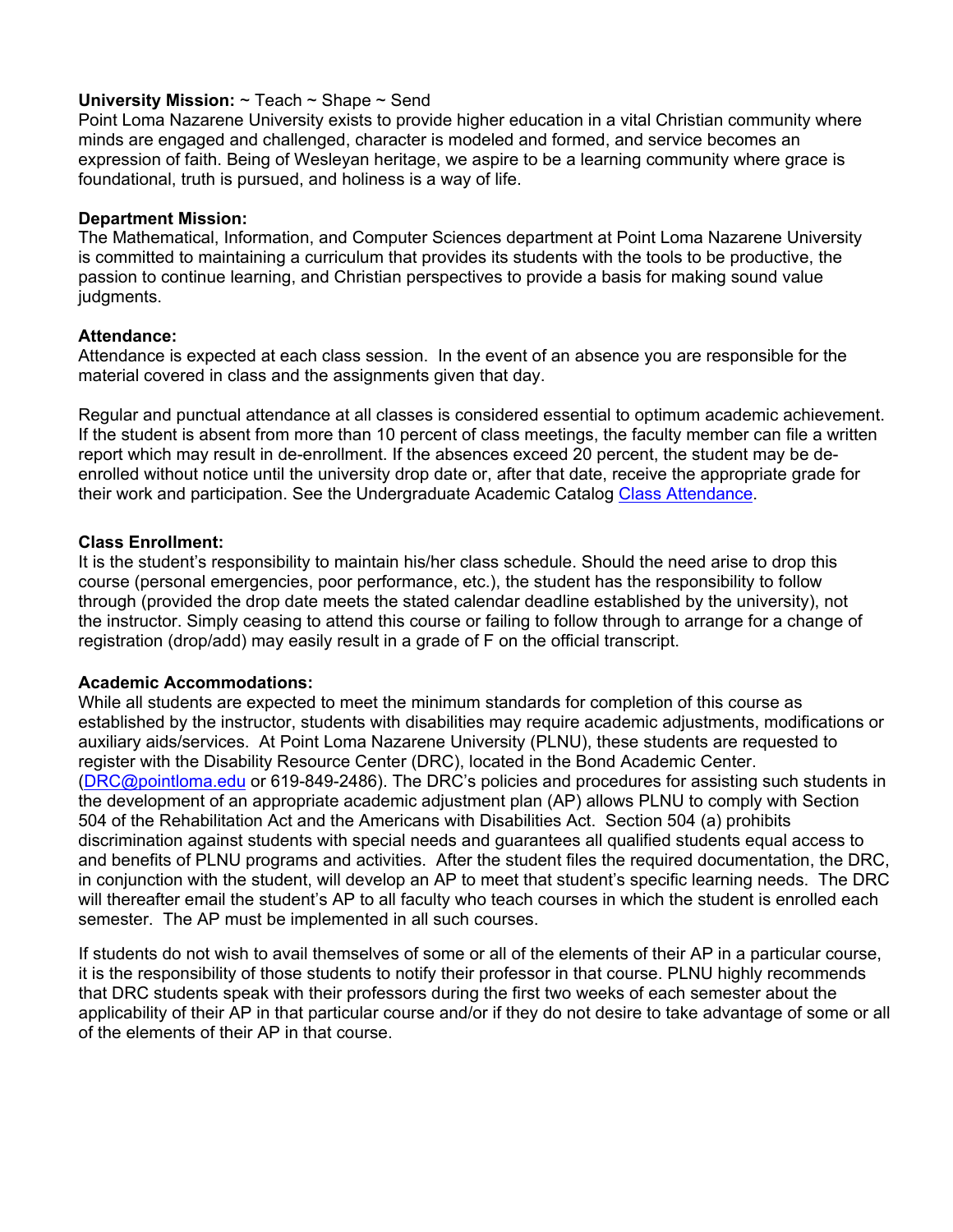#### **Academic Honesty:**

Students should demonstrate academic honesty by doing original work and by giving appropriate credit to the ideas of others. Academic dishonesty is the act of presenting information, ideas, and/or concepts as one's own when in reality they are the results of another person's creativity and effort. A faculty member who believes a situation involving academic dishonesty has been detected may assign a failing grade for that assignment or examination, or, depending on the seriousness of the offense, for the course. Faculty should follow and students may appeal using the procedure in the university Catalog. See Academic Honesty for definitions of kinds of academic dishonesty and for further policy information.

### **Copyright Protected Materials:**

Point Loma Nazarene University, as a non-profit educational institution, is entitled by law to use materials protected by the US Copyright Act for classroom education. Any use of those materials outside the class may violate the law.

#### **Credit Hour:**

In the interest of providing sufficient time to accomplish the stated course learning outcomes, this class meets the PLNU credit hour policy for a 3 unit class delivered over 15 weeks. Specific details about how the class meets the credit hour requirements can be provided upon request.

#### **Sources of Help:**

- 1. The professors. If you have questions, ask us. See office hours.
- 2. Other classmates. Form study groups! Work together!
- 3. Drop in math tutoring. See the professors for the schedule for the Math Learning Center.